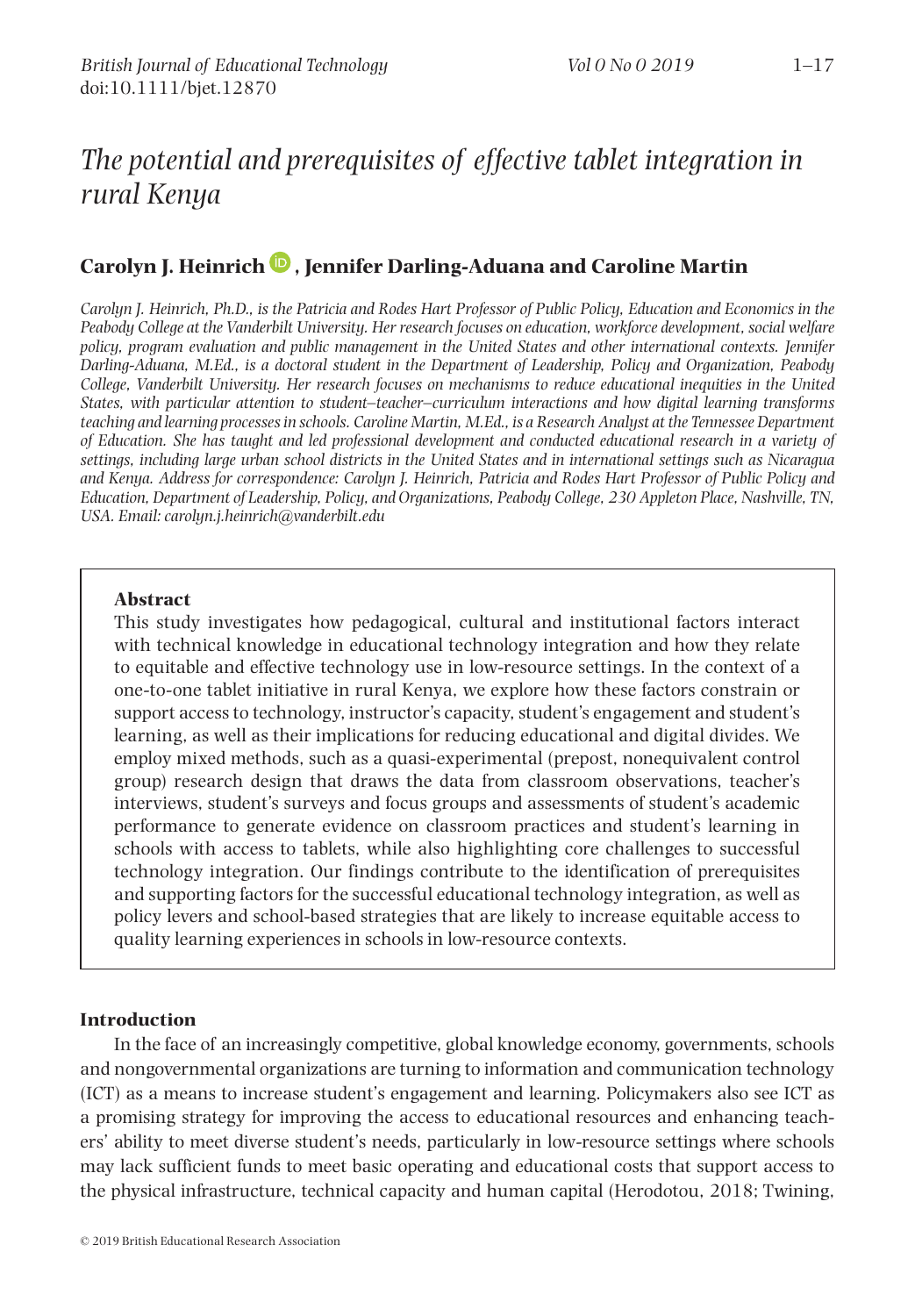# **Practitioner Notes**

What is already known about this topic

- A lack of funding, planning and infrastructure hinder information and communication technology (ICT) integration.
- Procurement of educational technology and infrastructure improvement efforts have reduced digital divides, but learning divides persist in implementation.
- Insufficient teacher technology expertise and professional development constrain teacher's effective use of educational technology in classrooms.

What this paper adds

- We employ mixed methods—triangulating the student's assessment data with data from student's surveys and focus groups, teacher's interviews and classroom observations—to identify how pedagogical, cultural and institutional factors interact with technical knowledge in ICT integration in ways that support or constrain student's learning in low-resource contexts.
- We find that more attention is needed for cultural factors that interact with pedagogical and technical skills to ensure that the classroom instructors' attention is equitability distributed in ways that discourage in-class "tracking" and differential access to quality learning experiences, such as some teachers' disregard of "slow learners" in the classroom.
- In low-resource contexts, providing even basic levels of infrastructure (eg, a consistent power source) and access to general technical knowledge requires more creative and concerted efforts from school leadership and instructors, such as the offer of tutorials and reading clubs outside of the class to expand the access and improve the use of devices.

Implications for practice and/or policy

- We find that device sharing can have positive effects on peer-to-peer learning, which suggests that policymakers in Kenya should weigh the benefits of achieving *one-toone* device access against the potential advantages of alternative investments, such as expanding professional development on the integration and use of currently available devices.
- Increasing opportunities for peer-to-peer learning and exchange (among teachers and students) and building shared capacities for ICT integration can help reduce technical issues and lost instructional time.

Raffaghelli, Albion, & Knezek, 2013; Warschauer, Knobel, & Stone, 2004; Wong, Li, Choi, & Lee, 2008). Among these are policymakers in the Ministry of Education in Kenya, which rolled out the ICT Integration in Primary Education (or Digital Literacy) project as one of its flagship programs for improving teaching and learning in Kenya's public primary schools. The project components include improvements in the ICT infrastructure and procurement of devices, development of digital content and capacity building of the teachers, which were built on rural electrification efforts initiated with the 2006 Energy Act.

In spite of the promise and hype, the literature is rife with discussions of the challenges of integrating technology and ensuring equitable access across a broad range of educational contexts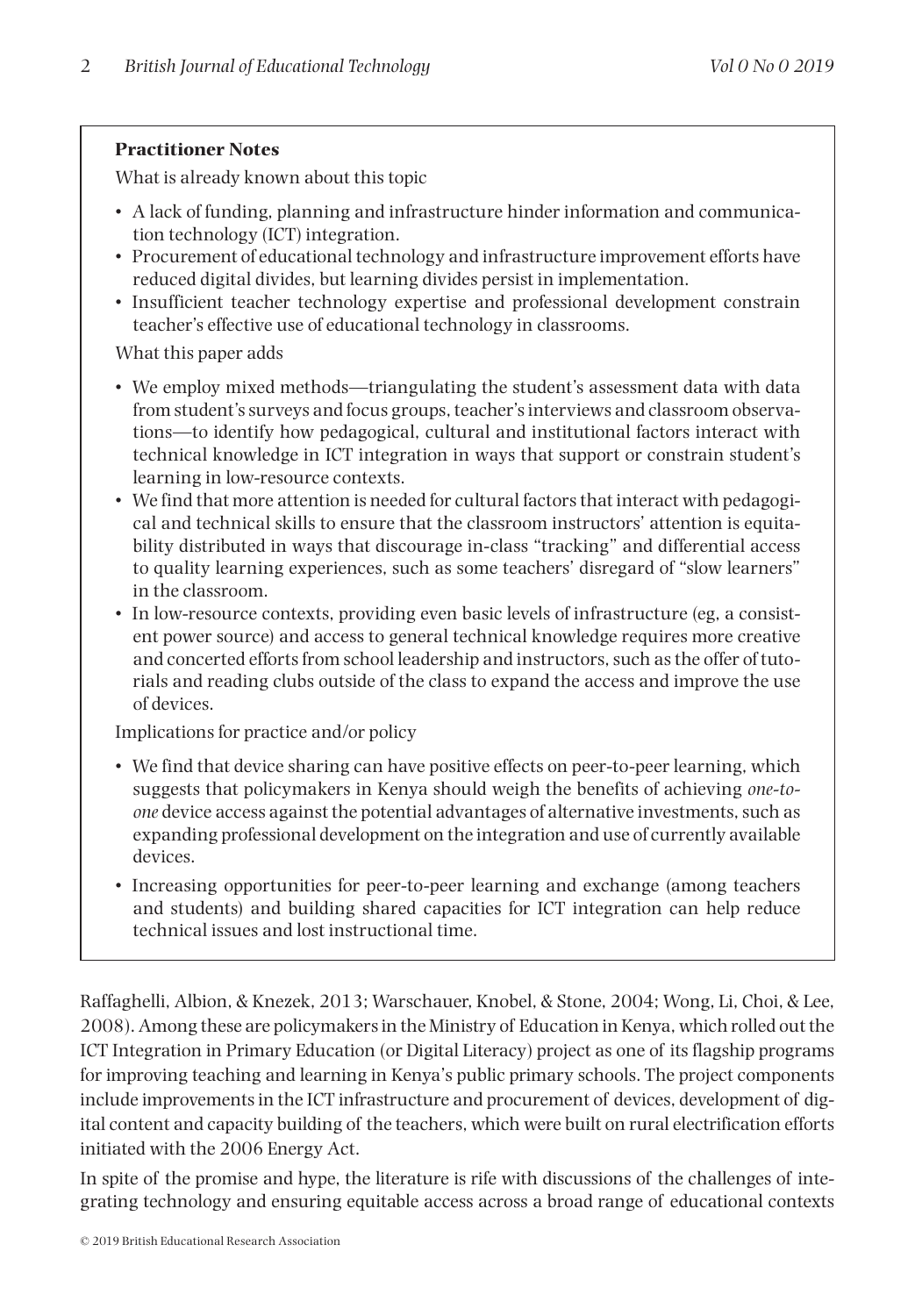(Hohlfeld Ritzhaupt, Barron, & Kemker, 2008; Warschauer & Matuchniak, 2010). In this research, we delved deeply into a setting in rural Kenya, where public schools and a community-based nonprofit partner are collaborating in implementing a one-to-one tablet initiative in primary schools under the Digital Literacy Project. The goals of this eReader (tablet) initiative, supported by the Lwala Community Alliance (LCA), include improving access to educational resources, enhancing classroom learning and increasing student's achievement for students in North Kamagambo, Kenya. Toward that end, the LCA designed and implemented a pilot program that provided eReaders equipped with course books and supplementary books to Class 6 teachers and students at three primary schools in this region. At approximately five percent, the cost of laptops and tablets (eReaders) may not only be a more viable option in low-resource contexts, but they are also potentially more suitable for younger (primary school) learners (Herodotou, 2018; Tamim, Borokhovski, Pickup, & Bernard, 2015).

Our study addressed the following key questions within this research context: (1) How, and to what extent, was tablet integration associated with any observed changes in students' educational opportunities in rural Kenya? (2) What are the primary challenges to successful technology integration in resource-constrained contexts? (3) What policy levers and school-based strategies are likely to improve the equitable access to quality learning experiences and overcome persistent infrastructure challenges within this context?

# **ICT integration in low-resource, educational contexts: Theory and evidence**

#### *Theoretical framing*

Two of the most widely used frameworks for conceptualizing investigations of ICT integration are the substitution, augmentation, modification and redefinition (SAMR) and technological pedagogical content knowledge (TPACK) models (Mishra & Koehler, 2006; Puentedura, 2013). The SAMR (see Figure 1) provides a scaffold for characterizing learning tasks in terms of the depth and complexity of technology integration, broadly classifying the technology use as either enhancement or transformation. We situate the use of technology in North Kamagambo schools



*Figure 1: Substitution, augmentation, modification and redefinition (SAMR) model. Source: Puentedura (2013)*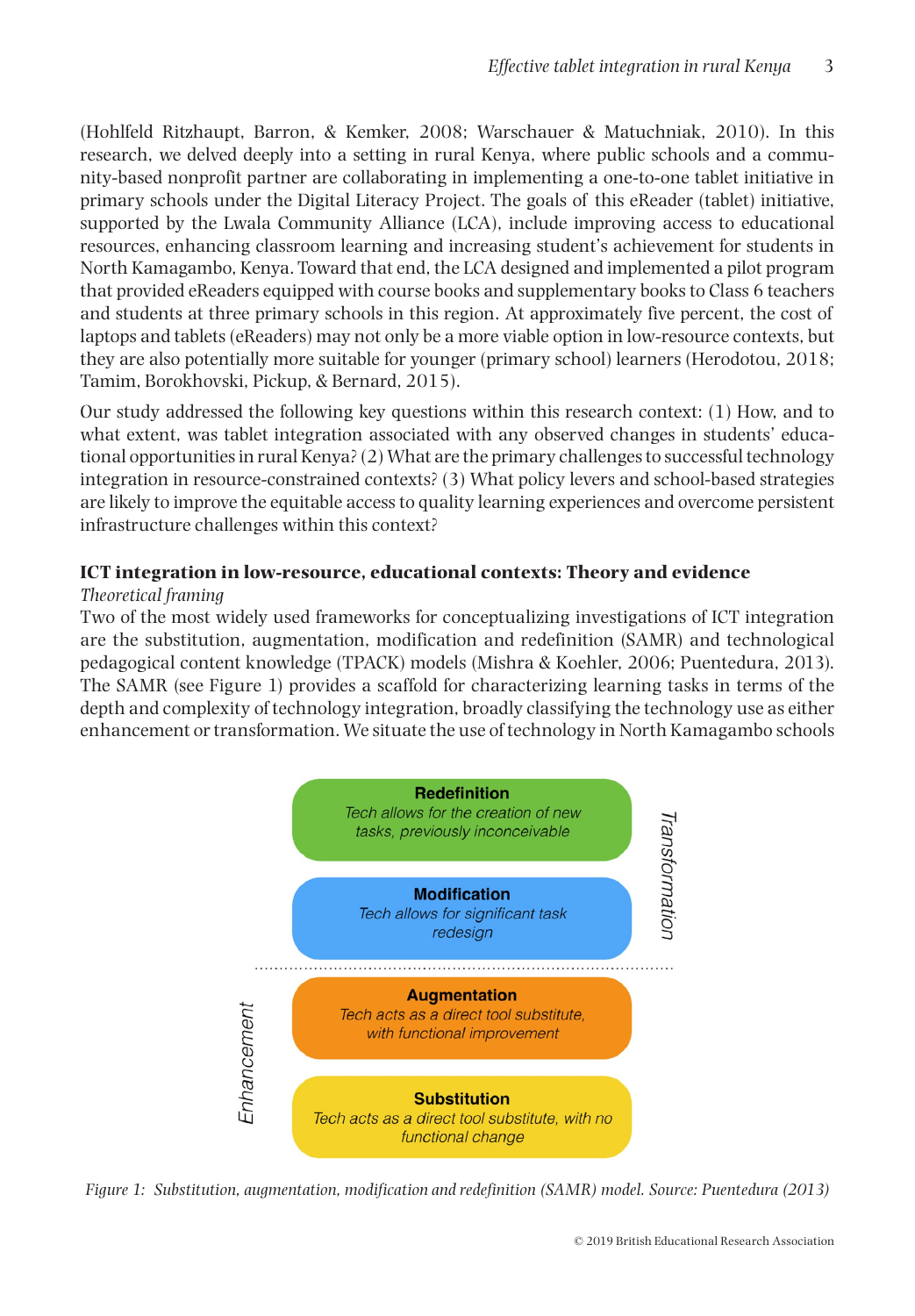primarily in the enhancement domain, in part because of the limitations of the technology (eReaders) and the ICT infrastructure (eg, lack of Internet access). In the most basic form (substitution), teachers use the technology as a substitute for previous instructional approaches, with no changes in instructional processes. To the extent that technology use improves on teaching or learning process (that could be undertaken with or without technology), the SAMR categorizes this technology use as augmentation (Puentedura, 2013). Alternatively, technology use to facilitate transformative teaching—that substantially alters learning tasks in ways not possible without the technology—teachers are expected to use the technology for the significant redesign or reimagining of instructional approaches and learning opportunities (Puentedura, 2013).

Teacher approaches to technology integration in the classroom are influenced not only by their knowledge of the technology and how to enact features embedded in it for enhancing or transforming learning (Orlikowski, 2000; Orlikowski and Gash, 1994; Rogoff, 2003), but also by their pedagogical and content knowledge, as shown in the TPACK model in Figure 2 (Mishra & Koehler, 2006). This framework identifies intersections of two or three of these domains (technological, pedagogical and content knowledge). The TPACK illuminates our understanding of how teachers conceive of and enact the technology in ways that are consistent with their pedagogical beliefs and practices and/or their content expertise (Hilton, 2016). Because the eReaders in North Kamagambo, Kenya were used to support access to books for language learning and reading comprehension, we focus primarily on the TPK (technological and pedagogical knowledge) intersection in the TPACK model. We also draw the sociocultural theory into our discussion of these domains. The sociocultural theory that submits cultural norms and conventions transacted by students and teachers in the classroom will influence how teachers and students understand the



*Figure 2: Technological pedagogical content knowledge (TPACK). Source: Mishra and Koehler (2006)*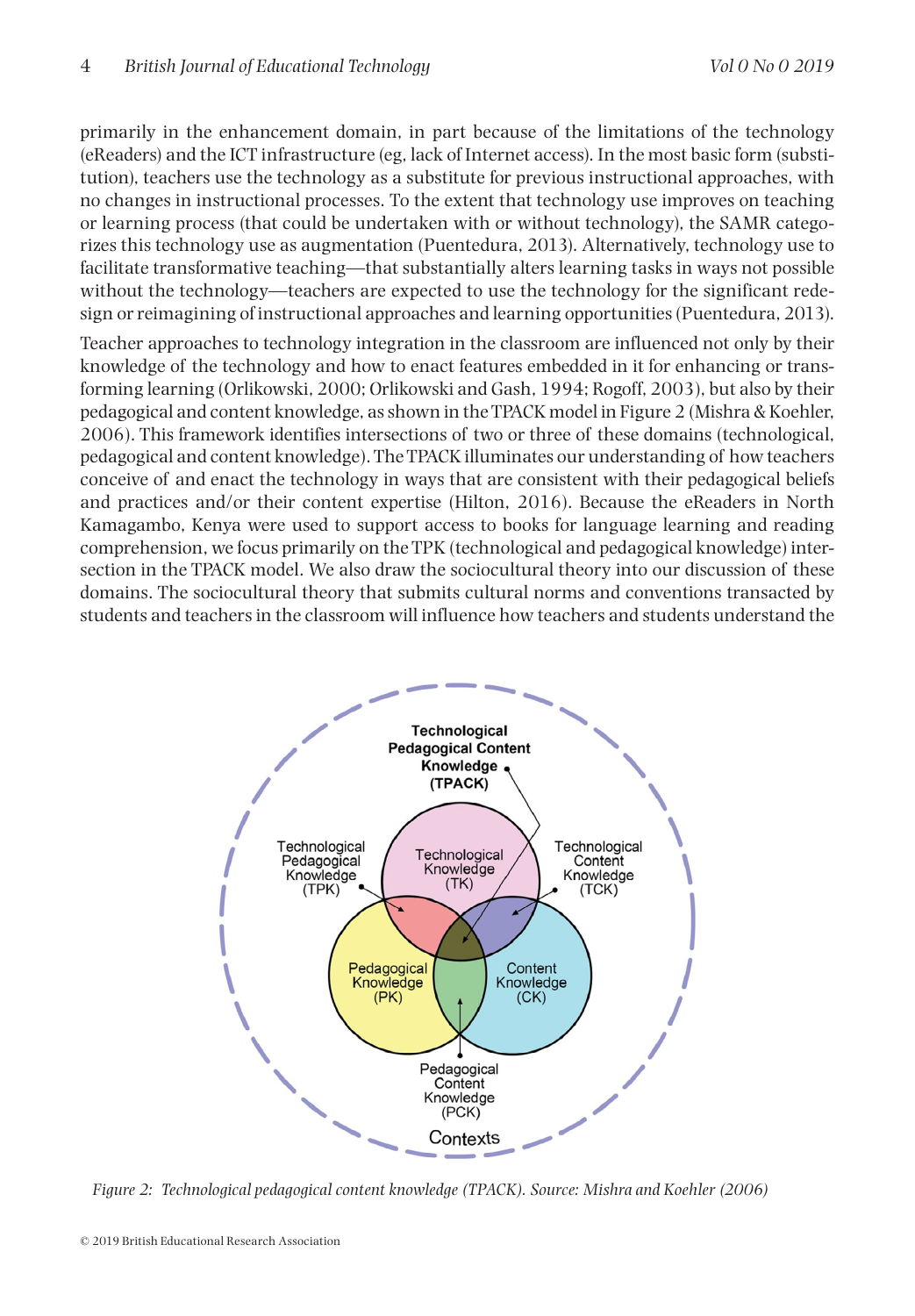properties of the tablets, as well as how they rely on other individuals and classroom resources to support their learning (Nasir & Hand, 2006).

For example, the TPK intersection motivates us to examine how teachers deploy their technological and pedagogical knowledge in grappling with the limitation of an insufficient number of tablets to facilitate one-to-one device access in their classrooms. The sociocultural theory, moreover, leads us to ask how in the face of higher than desired student-to-tablet ratios, cultural norms may affect student's access to or interactions around shared devices. Used in combination, these theoretical frameworks help us to identify, classify and interpret the pedagogical, cultural, institutional and technical factors observed in this study of ICT integration.

#### *Evidence on ICT integration in low-resource settings*

Existing research confirms that a range of pedagogical, cultural, institutional and technical factors has the potential to contribute to (or reduce) ongoing inequities in the use of educational technology to support student's learning (Hohlfeld *et al.*, 2008; Warschauer & Matuchniak, 2010). For example, studies of ICT integration in low-resource settings have found more turnover and variability in teaching and administrative staff, which hinders the planning for and implementation of educational technology in classrooms (Warschauer *et al.*, 2004). This personnel challenge also likely reduces the pool of technical knowledge available to educators in a given school, particularly in countries where the professional development on ICT integration is limited. And it may further dilute the effectiveness of technology-based initiatives in subsequent years and preclude teachers from moving beyond substitution (in the SAMR) to reimagining what is possible with technology use. Research shows that even when teachers have confidence in or experience with the technology being introduced, they are frequently challenged in low-resource contexts by disadvantages such as larger class sizes, more students with limited technology experience, and inadequate pedagogical and other instructional supports (Darling-Aduana & Heinrich, 2018; Warschauer *et al.*, 2004).

Some of the most common barriers to ICT integration identified in prior research in developing country contexts include: insufficient teacher technology expertise, ineffective educational software, access issues and lack of alignment with educational norms or expectations (Buabeng-Andoh, 2012; Pelgrum, 2001; Venezky, 2004). Mndzebele (2013) identified lack of funding, planning and professional development as major obstacles to ICT implementation in Swaziland. Likewise, in Ghana, 85 percent of preservice teachers reported that they lacked appropriate training to use ICT (Gyamfi, 2016). While the lack of internet connectivity was observed as a limiting factor across continents, lack of reliable electricity also restricted the technology use in studies set in Africa (Kenya, South Africa) and Asia (Cambodia) (Richardson, 2011; Stols *et al.*, 2015). Multiple studies have also shown that across contexts, access to technical support, professional development and other forms of assistance expand general technical knowledge that is foundational to the enhancement and transformation (in SAMR) and to the interaction of technological and pedagogical knowledge (TPK) in ways that support the technology use (Buabeng-Andoh, 2012; Pelgrum, 2001; Richardson, 2011; Stanhope & Corn, 2014; Venezky, 2004).

Through our theory-informed investigation and in-depth depiction of the educational technology integration in a rural, Kenyan community, we build on the contributions of prior research to identify some of the prerequisites for improving student's outcomes through ICT integration in low-resource contexts. We also draw out new insights for educators and policymakers. Our mixed methods study goes beyond the technical challenges of ICT integration to also examine the pedagogical, cultural and institutional factors that support or constrain the effectiveness of ICT integration in increasing student's learning and engagement, formed through the analysis and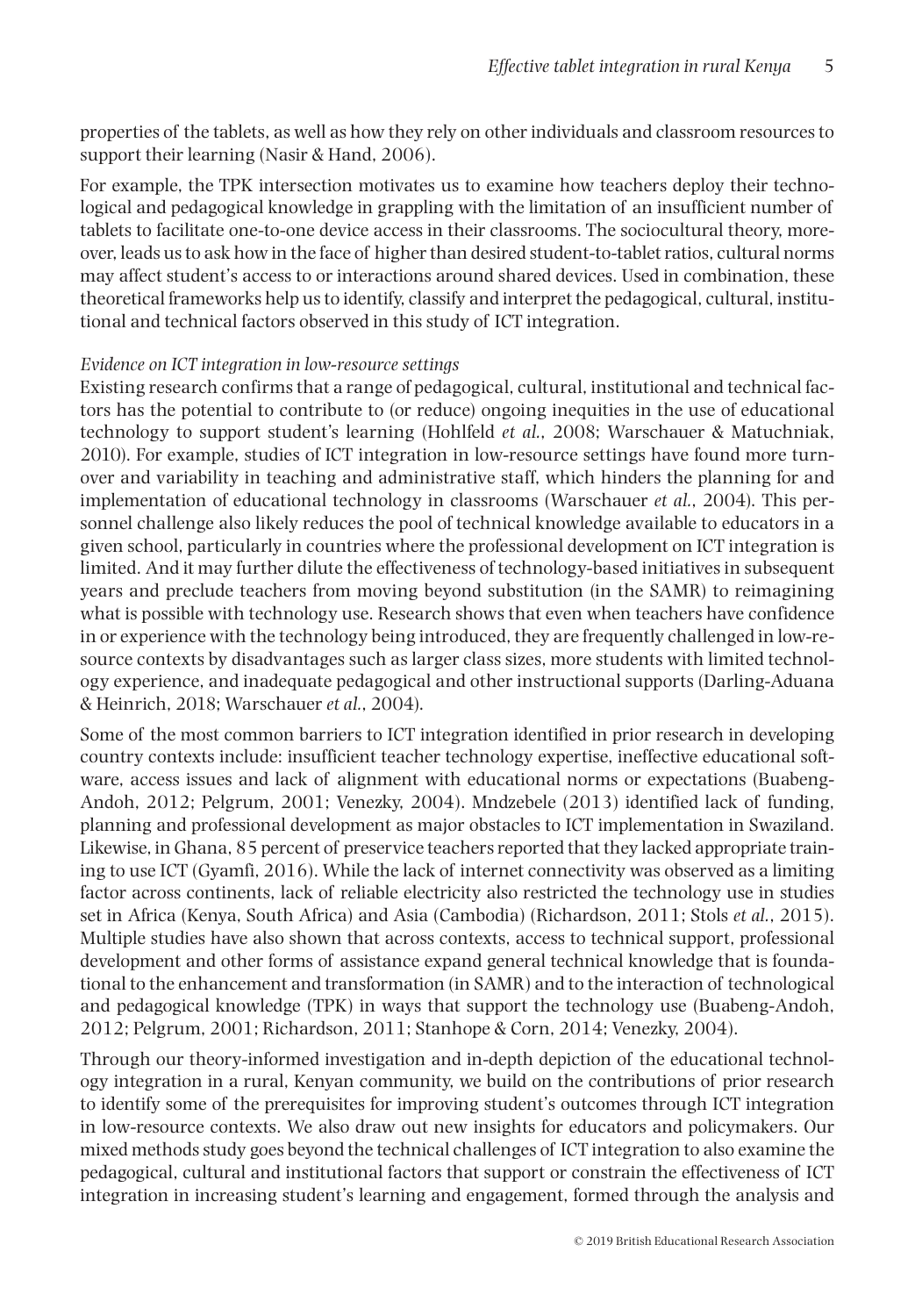triangulation of the assessment data, student's surveys and focus groups, teacher's interviews and classroom observations. We begin by describing our research setting, samples, and intervention, study data and measures and methods below.

# **Study samples, data and methods**

#### *Setting, samples and intervention*

The eReader initiative began in North Kamagambo, Kenya in 2016, through a collaboration between the LCA and rural, government-funded primary schools in this region of Western Kenya. The eReaders were provided by Worldreader, an international provider of tablets to developing countries and distributed by the LCA for the teacher's and student's use in three primary schools in the region. With the objective of understanding how the introduction of the eReaders would affect student's learning, the LCA and the partnering researchers implemented a mixed methods study. A quasi-experimental, nonequivalent control group design was used in selected schools to participate. The LCA Education Team first categorized all 13 schools in the region by their average scores on the 2014 Kenya Certificate for Primary Education (KCPE) test into three distinct achievement tiers (low, middle and high). A total of 10 primary schools in North Kamagambo subsequently submitted proposals to participate in the eReader initiative. The LCA Education Team then selected two proposals from each of the three preestablished achievement tiers, while also factoring in both the treatment and control schools' commitment to work with LCA and the intent to involve one school from each subarea.

Because the selection of classrooms for eReader distribution was made via the criteria discussed above (and not via random assignment), we adjust for pretreatment differences in estimating *associations* between the eReader program and student's outcomes and do *not* interpret any estimates as causal. Table 1 presents summary statistics and tests of statistical significance for differences between the characteristics of the treatment and comparison groups at the baseline, including pretreatment academic assessments. The additional baseline survey questions designed by the LCA were intended to gauge students' access to books at school in the absence of eReaders, as well as at home, and to measure student's motivation to read and caregiver support for reading and learning at home. These descriptive statistics show that students in classrooms receiving the eReaders scored significantly lower on three measures of academic performance at the baseline (before the 2016 school year): oral reading fluency in Kiswahili and English, and Kiswahili comprehension. For the other five measures of pronunciation and comprehension, there were no statistically significant, pretreatment differences in academic performance between the treatment and comparison group members. In addition, children in classrooms with eReaders reported to have more access to books at school and at home at the baseline, but they were also older and significantly more likely to report that they "only read when they had to."

Within treatment schools, LCA distributed 150 eReaders to Class 6 classrooms in February 2016 in proportion to the number of teachers and students at each school, with the intent for each school to have a sufficient number of eReaders to realize a one-to-one ratio between students and the tablets. All eReaders were loaded with Class 6 workbooks and supplementary reading in Kiswahili and English. Teachers integrated the tablets in math, reading, social studies, science, Kiswahili and religion classes. Kiswahili, one of the official languages of Kenya, was the primary focus of instruction in 22 percent of observations.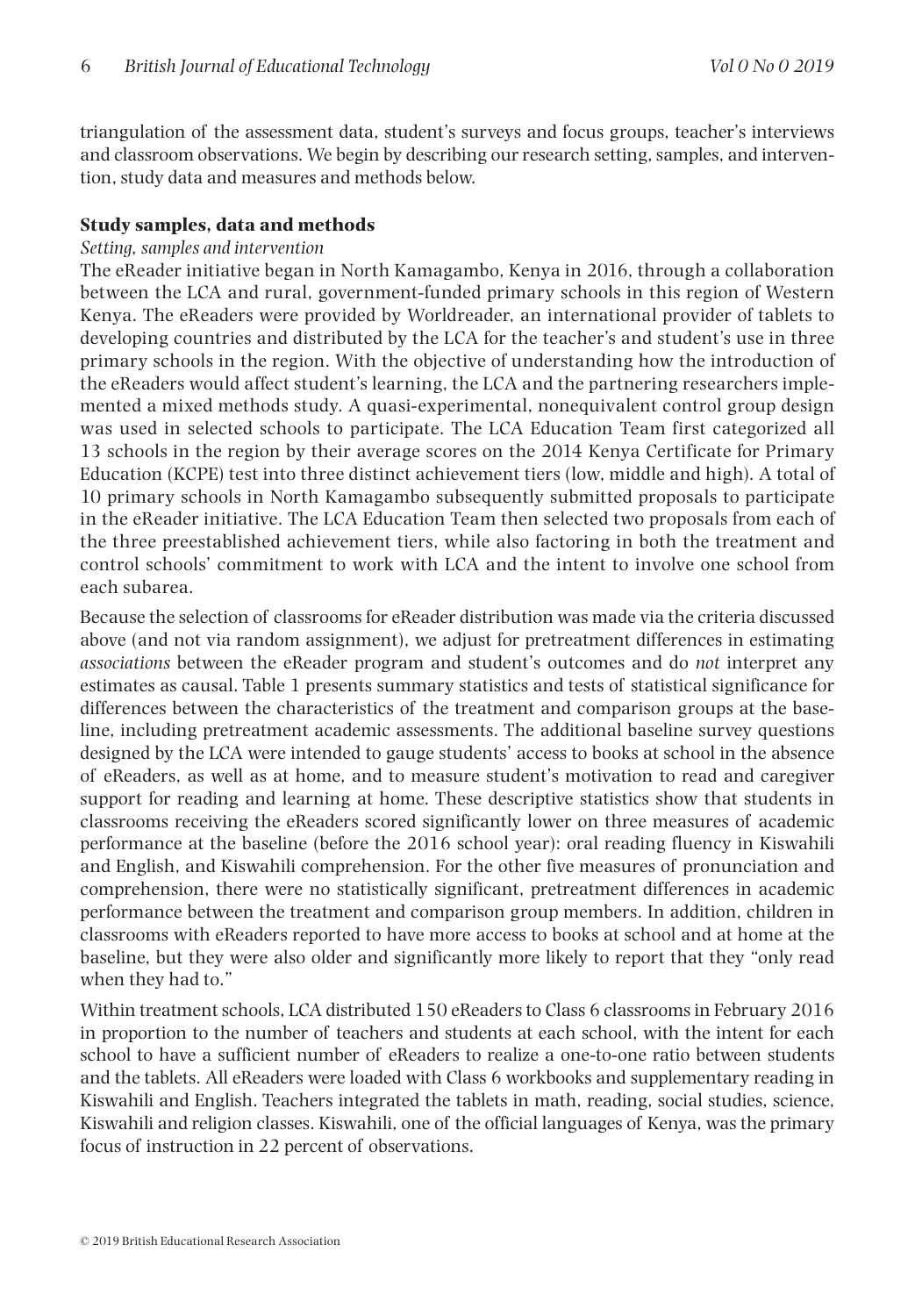|                                                                                                                                                           |                      | Treatment group                                               |                                                                                                                                                                                                                                                                                       |                   | Comparison group                      |                                                                                          |                                                                                                                    |                     |
|-----------------------------------------------------------------------------------------------------------------------------------------------------------|----------------------|---------------------------------------------------------------|---------------------------------------------------------------------------------------------------------------------------------------------------------------------------------------------------------------------------------------------------------------------------------------|-------------------|---------------------------------------|------------------------------------------------------------------------------------------|--------------------------------------------------------------------------------------------------------------------|---------------------|
|                                                                                                                                                           | N (students)         | Mean                                                          | Std. Dev.                                                                                                                                                                                                                                                                             | N (students)      | Mean                                  | Std. Dev.                                                                                | Mean difference (T-C)                                                                                              | $p$ -value          |
| Baseline academic performance                                                                                                                             |                      |                                                               |                                                                                                                                                                                                                                                                                       |                   |                                       |                                                                                          |                                                                                                                    |                     |
| % correct words: Kiswahili                                                                                                                                |                      |                                                               |                                                                                                                                                                                                                                                                                       | <b>28</b>         | 0.89                                  | 0.19                                                                                     | $-0.009$                                                                                                           |                     |
| % correct words: English                                                                                                                                  |                      |                                                               |                                                                                                                                                                                                                                                                                       |                   |                                       |                                                                                          | 0.006                                                                                                              |                     |
| Kiswahili correct words per minut                                                                                                                         | 95                   | $0.38\n0.51\n44.67\n0.74\n0.83\n0.77\n0.88\n0.77\n0.88\n0.77$ | $\begin{array}{c} 2,3,4,6 \\ 0,3,4,5 \\ 0,4,5,6 \\ 0,5,6,7 \\ 0,6,7,8 \\ 0,7,7,8 \\ 0,7,7,8 \\ 0,7,7,8 \\ 0,7,7,8 \\ 0,7,7,8 \\ 0,7,7,8 \\ 0,7,7,8 \\ 0,7,7,8 \\ 0,7,7,8 \\ 0,7,7,8 \\ 0,7,7,8 \\ 0,7,7,8 \\ 0,7,7,8 \\ 0,7,7,8 \\ 0,7,7,8 \\ 0,7,7,8 \\ 0,7,7,8 \\ 0,7,7,8 \\ 0,7,7$ | 23223223          |                                       | $\begin{array}{c} 0.21 \\ 31.68 \\ 33.92 \\ 2.05 \\ 1.96 \\ 2.05 \\ 1.96 \\ \end{array}$ | $-18.565$                                                                                                          |                     |
| English correct words per minute <sup>1</sup>                                                                                                             |                      |                                                               |                                                                                                                                                                                                                                                                                       |                   |                                       |                                                                                          | $-27.246$                                                                                                          |                     |
| Kiswahili comprehension                                                                                                                                   | \$5555               |                                                               |                                                                                                                                                                                                                                                                                       |                   |                                       |                                                                                          | $-0.780$                                                                                                           |                     |
| English comprehension                                                                                                                                     |                      |                                                               |                                                                                                                                                                                                                                                                                       |                   |                                       |                                                                                          |                                                                                                                    |                     |
| Kiswahili comprehension (incorrect)                                                                                                                       |                      |                                                               |                                                                                                                                                                                                                                                                                       |                   |                                       |                                                                                          | $-0.220$<br>0.407                                                                                                  |                     |
| English comprehension (incorrect)                                                                                                                         |                      |                                                               |                                                                                                                                                                                                                                                                                       |                   |                                       |                                                                                          | $-0.099$                                                                                                           |                     |
| Student's characteristics (pretreatment)                                                                                                                  |                      |                                                               |                                                                                                                                                                                                                                                                                       |                   |                                       |                                                                                          |                                                                                                                    |                     |
| Parents are primary caregiver                                                                                                                             |                      |                                                               |                                                                                                                                                                                                                                                                                       | 127               |                                       |                                                                                          |                                                                                                                    | 243<br>005<br>0.349 |
| Male                                                                                                                                                      |                      |                                                               |                                                                                                                                                                                                                                                                                       |                   |                                       |                                                                                          |                                                                                                                    |                     |
| Age                                                                                                                                                       | ははいれ                 | $\begin{array}{c} 0.71 \\ 0.58 \\ 0.23 \\ 0.12 \end{array}$   | 0.50<br>0.50<br>0.32                                                                                                                                                                                                                                                                  | $\frac{127}{127}$ |                                       |                                                                                          |                                                                                                                    |                     |
| Access to less than five books at                                                                                                                         |                      |                                                               |                                                                                                                                                                                                                                                                                       |                   | $0.64$<br>$0.54$<br>$12.39$<br>$0.16$ | 0.50<br>0.50<br>0.00<br>0.00                                                             | $-0.04$<br>$-0.04$<br>$-0.04$                                                                                      |                     |
| school                                                                                                                                                    |                      |                                                               |                                                                                                                                                                                                                                                                                       |                   |                                       |                                                                                          |                                                                                                                    |                     |
| Access to 5-10 books at school                                                                                                                            | 34<br>94             | 0.46<br>0.43                                                  | $0.50$<br>$0.50$                                                                                                                                                                                                                                                                      | 127<br>127        | $0.69$<br>0.15                        | 0.46<br>0.36                                                                             | $-0.23$<br>0.28                                                                                                    | 000                 |
| Access to more than 10 books at                                                                                                                           |                      |                                                               |                                                                                                                                                                                                                                                                                       |                   |                                       |                                                                                          |                                                                                                                    | 000                 |
| school                                                                                                                                                    |                      |                                                               |                                                                                                                                                                                                                                                                                       |                   |                                       |                                                                                          |                                                                                                                    |                     |
|                                                                                                                                                           | 93                   |                                                               |                                                                                                                                                                                                                                                                                       |                   |                                       |                                                                                          |                                                                                                                    |                     |
| Less than five books at home<br>Child: I read only when I have to                                                                                         | 95                   |                                                               |                                                                                                                                                                                                                                                                                       |                   |                                       |                                                                                          |                                                                                                                    |                     |
| Caregiver rarely/never reads to child                                                                                                                     |                      | 37<br>0000<br>000                                             | 0.544<br>0.544<br>0.00                                                                                                                                                                                                                                                                | 28<br>228<br>228  |                                       | $0.450$<br>$0.490$<br>$0.50$                                                             | $-0.32$<br>$0.27$<br>$0.07$<br>$0.01$                                                                              | 000<br>000333       |
| Caregiver rarely/never checks                                                                                                                             | 95                   |                                                               |                                                                                                                                                                                                                                                                                       |                   |                                       |                                                                                          |                                                                                                                    |                     |
| schoolwork                                                                                                                                                |                      |                                                               |                                                                                                                                                                                                                                                                                       |                   |                                       |                                                                                          |                                                                                                                    |                     |
| Notes: Statistically significant mean differences are shown in bold. The comparison group consists of students attending schools that volunteered for the |                      |                                                               |                                                                                                                                                                                                                                                                                       |                   |                                       |                                                                                          |                                                                                                                    |                     |
| eReader initiative but were not sele<br>Some students did not complete                                                                                    | cted to implement it |                                                               |                                                                                                                                                                                                                                                                                       |                   |                                       |                                                                                          | the English correct words per minute assessment, resulting in fewer observations for the analysis of this outcome. |                     |
|                                                                                                                                                           |                      |                                                               |                                                                                                                                                                                                                                                                                       |                   |                                       |                                                                                          |                                                                                                                    |                     |

Table 1: Baseline characteristics of eReader treatment and comparison groups, 2016 school year *Table 1: Baseline characteristics of eReader treatment and comparison groups, 2016 school year*

Analyses were conducted to assess the sensitivity of study findings to the loss of observations.

Analyses were conducted to assess the sensitivity of study findings to the loss of observations.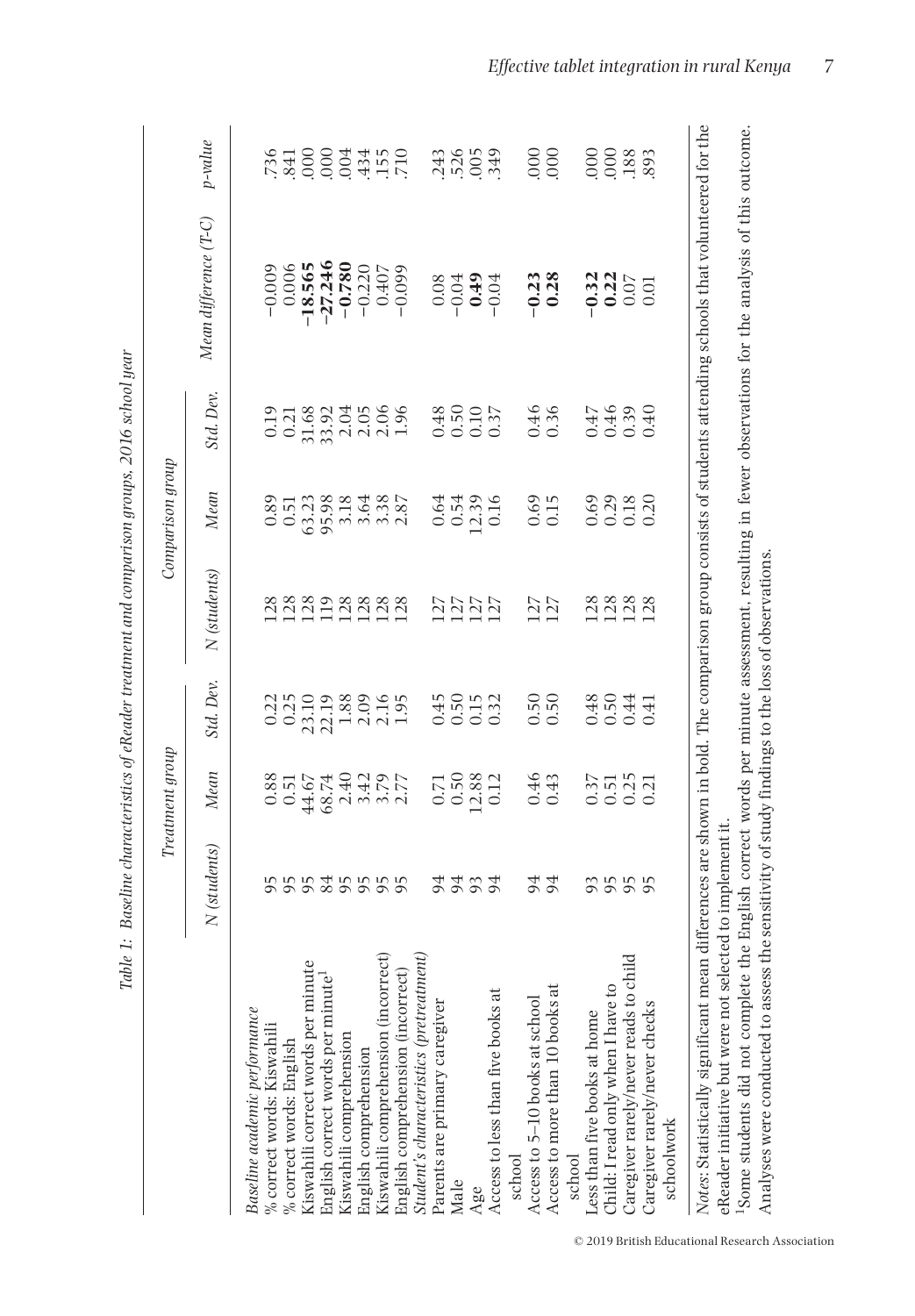# *Data collection and measures*

Analyses of assessment and survey data were supplemented with emergent findings from a grounded theory analysis of data collected from classroom observations, student's focus groups and teacher's interviews. Below, we describe our data collection processes and resulting data sources in detail.

# Assessment data

The program administrative data included baseline (pre) test scores for assessing student's achievement and end line (post) test scores that enable us to examine associations between student's tablet use and changes in their academic performance relative to other primary schools. Because pilot testing suggested that the fluency and comprehension levels of Class 6 students would be too advanced for the Early Grade Reading Assessment (EGRA) and Progress in International Reading Literacy Study (PIRLS) assessments, a custom evaluation tool was developed by an LCA Monitoring and Evaluation (M&E) team member. This tool draws on the EGRA and PIRLS assessments, as well as the input from a US-based elementary school psychologist who regularly uses standardized assessments to evaluate the reading abilities of primary school children. The assessment consists of reading abilities that evaluates containing three subtests on pronunciation, oral reading fluency and comprehension in both Kiswahili and English, sourced from Class 8 Kiswahili and English textbooks. The scoring of student's performance on the assessments was calculated individually per subtest. Pronunciation of each word was scored on a 0-1 scale, where 1 point was awarded for the correct pronunciation and 0 points otherwise. During the reading passages, the students' total reading time and the number of incorrectly read words were tracked. Both metrics were used to calculate correct words per minute (CWPM). The comprehension section included multiple-choice questions, one-answer open-ended questions and multiple-answer open-ended questions.

# Student's surveys

A student's survey was also administered to gather baseline information on student's demographics, home environments, study habits, etc. (see again the measures in Table 1), as well as during the end line assessment, which included an additional set of questions to gauge students' educational aspirations. A total of 109 students from treatment schools and 144 students from comparison schools completed the baseline academic assessments and survey in January and February of 2016. These same assessments were completed by 112 students from treatment schools and 136 students from comparison schools at the end of the school year (in November 2016). After linking the baseline and end line data to the survey data, a total of 223 observations with complete records were available for analysis—95 students in the treatment group and 128 students in the comparison group—however, as indicated in Table 1, some students did not complete the English CWPM assessment. Our analysis of the sensitivity of our results to the loss of observations (without English CWPM) did change any research conclusions.

# Classroom observations

We also conducted classroom observations for the tablet use in the summer of 2016 in North Kamagambo, Kenya. Across all classroom observations, we used a well-tested, research-based instrument that enables observers to record the extent to which an instructional session (and integration of educational technology) facilitates quality learning opportunities for students (Burch, Good, & Heinrich, 2016), with some minimal adaptations to account for differences in the classroom language use and infrastructure in rural Kenya. The observation instrument incorporates multiple dimensions that capture the aspects of the physical environment; curricular content and structure; instructional model; interactions between teachers, students, and the technology; student's and teacher's engagement and any assessment of learning. The ratings of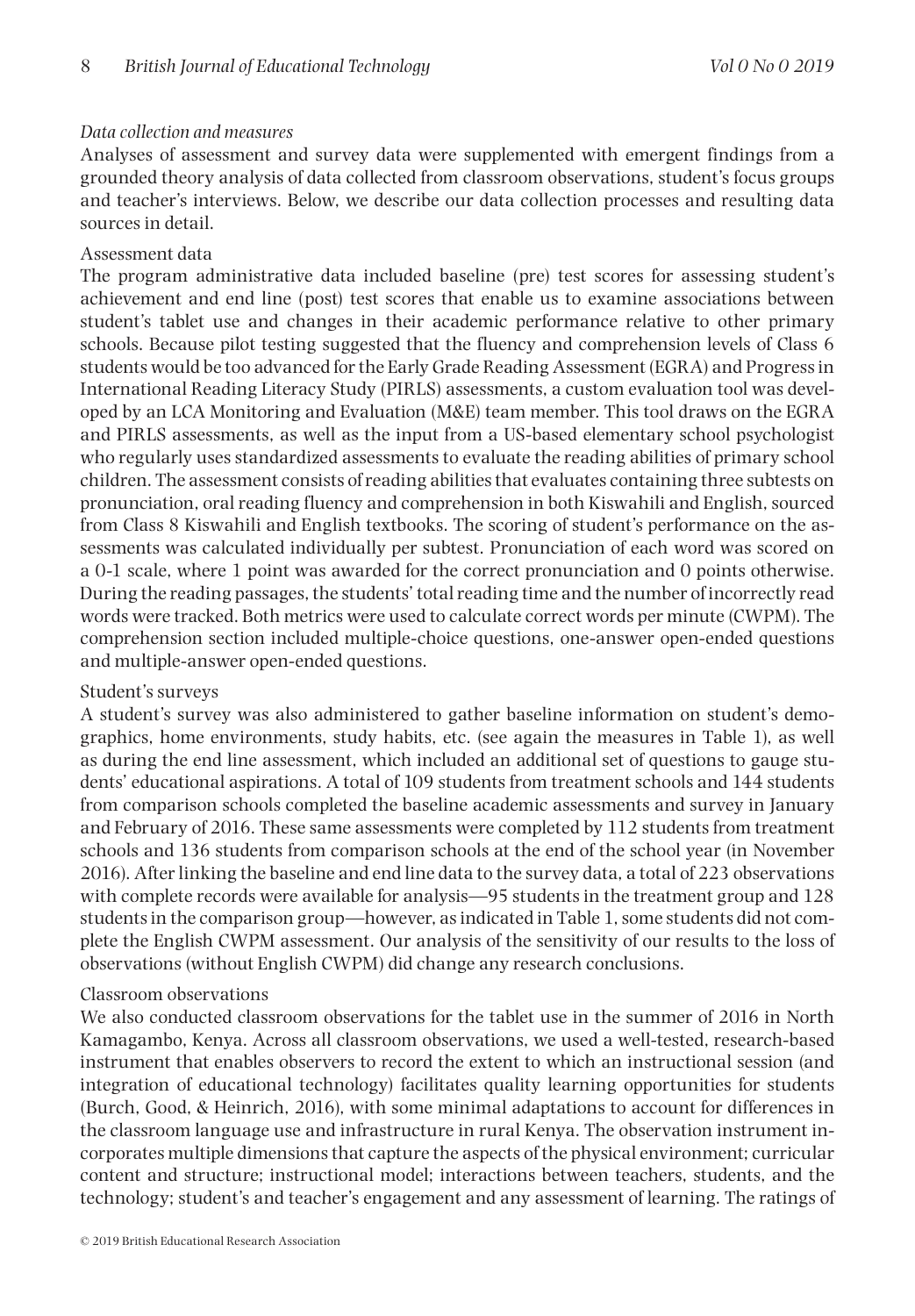digital and blended instruction are recorded on a 0-4 (5-point) scale; see additional information on each dimension in Appendix S.1 (online). Researchers also recorded the time lost to technology problems, the number of students per device, time allocated to various instructional strategies, and detailed narrative vignettes of instruction, activities and interactions in the classroom. A total of 36 classroom observations were conducted in the treatment and comparison schools.

#### Student's focus groups

During the end line data collection, a random sample of students from both treatment and comparison schools participated in focus group discussions. Students were asked to provide their opinions on the use of eReaders in treatment schools and more generally on reading behaviors in treatment and comparison schools. (The full focus group protocol is available in Appendix S.2 online). A total of 17 students from treatment schools and 26 students from comparison schools participated in the focus groups.

#### Teacher's interviews

The research team also conducted interviews with teachers to provide the context and insight into teachers' experiences. The interview data were collected using a semi-structured interview protocol with interview topics, probes, and both closed- and open-ended questions. The interview topics included instructor background, instructional practices, support for the tablet use, tablet access and use by student's subgroups, assessment of the effectiveness of tablets in the classroom and plans for their ongoing use. (Refer to online Appendix S.3 for the full protocol). In total, eight classroom teachers were interviewed.

#### *Methods of analysis*

We analyzed the data both quantitatively and qualitatively, using triangulation across sources of information, classrooms and settings to confirm the validity and reliability of analytical findings. In analyzing the qualitative data, interviews and focus groups were recorded, transcribed and subsequently analyzed in conjunction with observation and the survey data on tablet use in the classroom to identify emerging themes using a grounded theory approach. Spot-checking was used to check coding consistency. We also searched for exceptions and alternative explanations to challenge preconceptions and personal biases.

In regression analyses of the relationship of the tablet use to student's academic outcomes, we estimated two alternative specifications: one that estimates the change in student's achievement (1) from the beginning to the end of the 2016 school year (with the gain score as the dependent variable, *Ait*−*Ait*−1), and the other (2) that predicts the end line level of student's achievement  $(A_{it})$ , controlling for the baseline student's achievement (on the same measure) and other student's characteristics at the baseline (*Xit*−1) as described in Table 1.

$$
A_{it} - A_{it-1} = \alpha + \beta_1 eR_{it} + \beta_2 X_{it-1} + \varepsilon_{it}
$$
 (1)

$$
A_{it} = \alpha + \beta_1 e R_{it} + \beta_2 X_{it-1} + \beta_3 A_{it-1} + \varepsilon_{it}
$$
 (2)

We estimate robust, clustered standard errors that account for student's clustering within classrooms. Given the 2016 rollout of the eReader program, we only have one baseline measure of achievement. Because we observe baseline differences between students in eReader and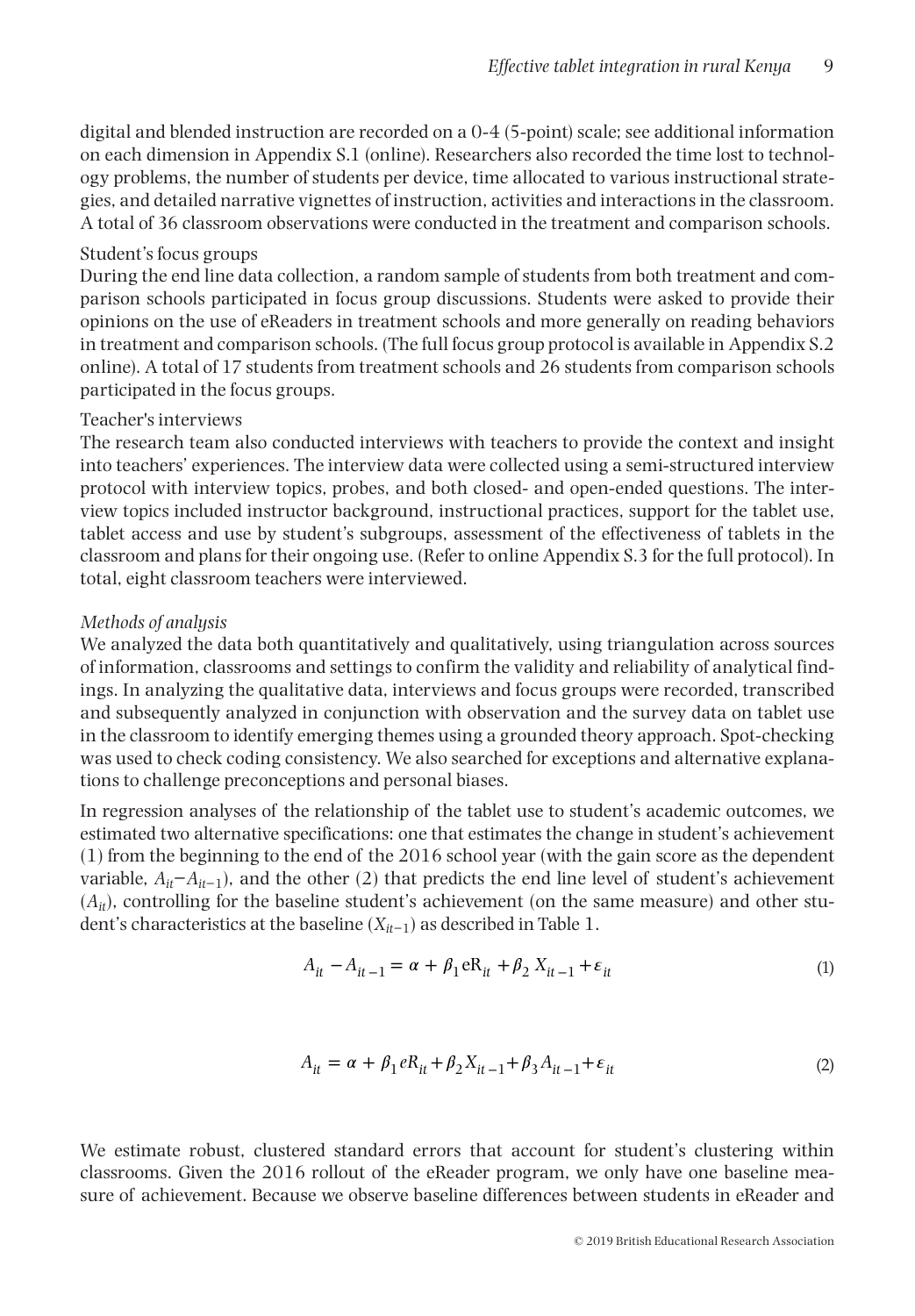comparison classrooms (suggesting the potential for unobserved differences in student's characteristics as well), we do not make any causal assertions about the relationship between eReader use  $(eR_{it})$  and changes in student's outcomes. Nonetheless, research has established that the use of value-added models such as those that control for lagged measures of the dependent variables often substantially reduce bias in estimates (Chetty, Friedman, & Rockoff, 2014).

# **Findings**

Our mixed methods analyses identified some improvements in educational opportunities for students in classrooms where the eReaders were integrated, including increased access to educational materials, enhanced student's engagement and increases in measured academic performance. Our analysis also highlighted multiple barriers to effective eReader integration, such as inconsistent access to electricity, unintended device sharing and difficulties leveraging eReaders to transform instructional practices that could inform efforts to further improve the integration of eReaders in similar low-resource educational settings.

# *Improvements in educational opportunity and outcomes*

While the number of tablets afforded by Worldreader grant was insufficient to maintain the intended one-to-one student-to-device ratio in all classrooms, seven of the eight interviewed teachers at tablet schools emphasized that the devices increased student's access to textbooks. Prior to tablet adoption, as many as eight students shared a textbook. In other instances, only the teacher had access to course material, which he or she used to copy all exercises onto the whiteboard for students to copy into their exercise books. One teacher stated, "In a class environment with no books, the tablets help each pupil to work at their own pace because they each have their own tablet—they can use them anytime. They don't have to share with anybody." This represents an augmentation of learning tasks in the SAMR framework (Puentedura, 2013). Students in Kenya who participated in end of the school year focus groups also gave positive feedback on the implementation of tablets in their classrooms and unanimously expressed a preference for tablets over standard textbooks. They highlighted the aspects of the tablets such as their ability to efficiently find definitions of unknown words and to access interesting and varied books and the fact that the tablets did not have missing pages like their textbooks. The students' perspective likewise illuminates how the tablets augmented learning opportunities, providing functional improvements over the textbooks they replaced.

We accordingly observed high levels of digital citizenship or the extent to which students used the eReaders as intended by the instructor. Comments from teachers suggested that the observed behavior reflected students' respect and appreciation for the opportunity to use tablets and classroom cultural norms regarding teacher's authority. Teachers also noted in interviews that the tablets had improved student's engagement. Teachers' evidence for this included decreased student's absenteeism and drop-out rates, as well as an observed shift in students' attitudes toward learning. With respect to students' physical attendance, one teacher stated that since they received tablets, students were rarely absent. Another provided specific numbers, saying that, "In the past, we had two to three (drop-outs) per term, but this time, they have not (dropped out)." Yet another teacher mentioned that at least three students were transferred to the tablet schools from other schools.

Teachers attributed these changes to a shift in students' mindset associated with the opportunity to use tablets. As one teacher explained, "Now pupils like school. Being in school leads to getting something out of that school." Teachers described students as working more without being told, even without the teacher present in the room, as well as students coming in as early as 6:30 in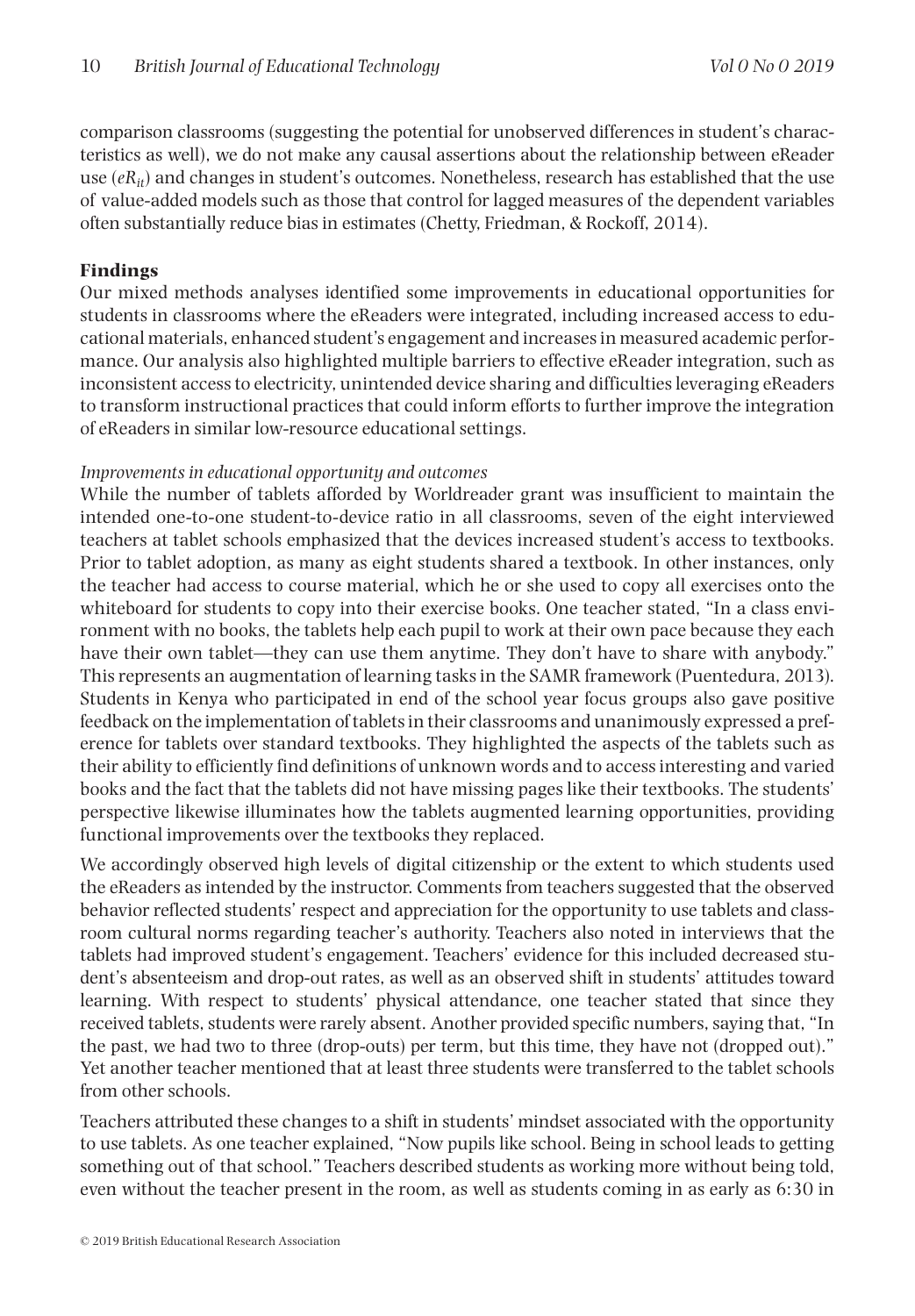the morning to read storybooks on the tablets. Furthermore, they suggested that tablets increased motivation among students in other classes, who attempted to compete with the students with tablet access. One teacher also mentioned that the tablets improved teacher–student relationships by increasing opportunities to communicate with one another, a change potentially leveraged by advances in technological and pedagogical knowledge (TPK) through tablet integration. This was evident in classrooms where teachers could call on more individual students to read or engage in questions in class, since they had access to the text via the tablets. These teachers described the tablet use not only by changing the context of learning in their schools by redefining students' orientation to school—potentially because of the status associated with learning via technology in these settings—but also as augmenting prior classroom practices by facilitating communication and improving access to course materials. Here we share excerpts from two classroom observation vignettes that illustrate these enhanced interactions:

The teacher called on more than 20 students to read from the eReader. He paused them if they were having trouble pronouncing a word or reading punctuation correctly and would either correct the student or ask the class to correct the student. The teacher would then have that student continue (sending a message that it was okay to struggle). The teacher paused to adjust the font size for a student having difficulty. When asking comprehension questions, the teacher holds students accountable for providing text evidence by asking students to provide the page number and paragraph for where they found their answer [in the eReader]. Forty-two eReaders were charged, so most of the students had one they could refer to, giving them the opportunity to use it for their individual needs (font size, looking up vocabulary words they did not understand, etc.).

The teacher has a very good rapport with students. There are many opportunities for participation and quality learning/critical thinking. The teacher takes extra time at the beginning of the class to make sure that students are on the correct page and that everyone has access to an eReader at their bench (even if they must share with four other students). The teacher uses every opportunity he can to have students engage with the eReader by asking them to read the vocabulary words, read the practice sentences, come up with their own sentences and work independently, so that students are talking almost the same amount of time as the teacher.

The increased access to educational resources and improved student's engagement identified in classroom observations and noted by teachers were consistent with greater improvements in oral reading fluency and reading comprehension (in Kiswahili and English) observed among eReader users compared to students in classrooms without eReaders. Our (value-added) regression analysis of the student's performance from the baseline to end line assessments shows that students in classrooms with eReaders consistently realized larger increases in academic performance; however, only about one-third of the differences were statistically significant. Table 2 summarizes the regression results, presenting the coefficient estimates for the treatment (eReader) indicator for each of the academic performance measures for the two model specifications (Equations 1 and 2)—separately with pretreatment controls only (for baseline academic performance) and including all controls shown in Table 1—while also adjusting for student's clustering in classrooms.

The estimated improvements in oral reading fluency and comprehension are larger (and more often statistically significant) for English reading skills. Controlling for student's characteristics also increases the magnitude of the estimated differences. These findings are consistent with student's comments in focus groups, who self-reported improved grades that they attributed to the tablets, while others cited higher rankings on national exams. Teachers also reported better academic performance among students after receiving eReaders, citing improved and faster reading ability as well as higher achievement in writing, math and science.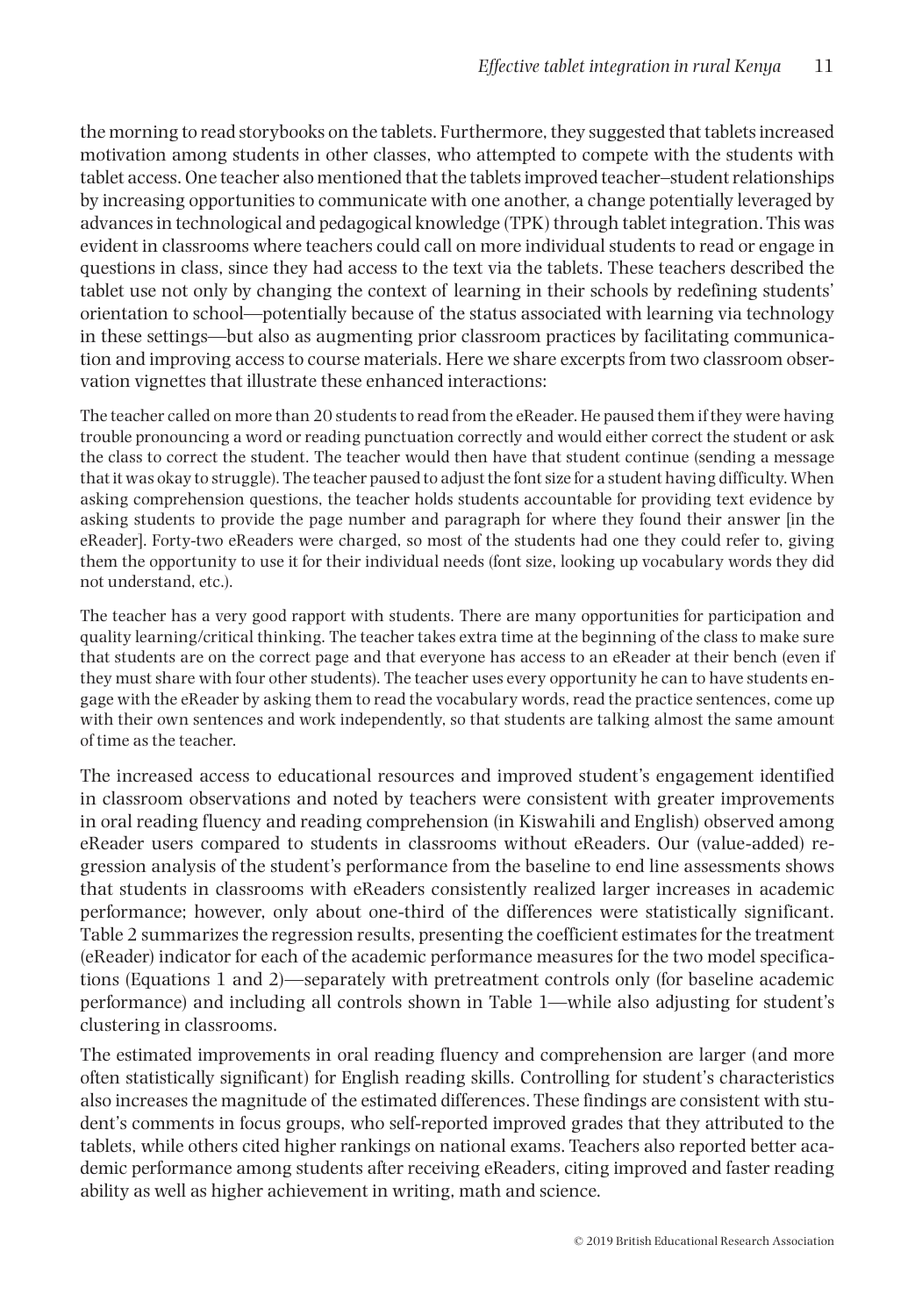|               | j                             |
|---------------|-------------------------------|
|               |                               |
|               |                               |
|               |                               |
|               |                               |
|               |                               |
|               |                               |
|               |                               |
|               |                               |
| ׇ֚֚֬֕         |                               |
|               | j<br>ś                        |
| ׇ֖֚֚֬֕        |                               |
| ׇ֘֒           |                               |
|               |                               |
|               |                               |
|               |                               |
|               |                               |
|               |                               |
|               |                               |
|               |                               |
|               |                               |
|               |                               |
|               |                               |
|               | ׇׇ֚֠֕֡                        |
| ļ             | í                             |
|               |                               |
|               |                               |
| $\frac{1}{2}$ |                               |
|               |                               |
|               |                               |
|               |                               |
| ¢             |                               |
| i<br>t        |                               |
|               |                               |
|               |                               |
|               |                               |
|               |                               |
|               |                               |
|               |                               |
|               |                               |
| $\frac{1}{2}$ |                               |
|               |                               |
| Ï             |                               |
|               |                               |
|               |                               |
|               |                               |
| l             |                               |
|               |                               |
|               |                               |
|               |                               |
|               |                               |
|               |                               |
|               |                               |
|               | i<br>í                        |
|               |                               |
|               |                               |
| Î             |                               |
|               |                               |
| Í             |                               |
| I             | l                             |
|               | I                             |
|               |                               |
| J<br>I        | $\overline{\phantom{a}}$<br>₹ |
| I             |                               |
|               |                               |
|               |                               |
|               |                               |

| Coefficient<br>16.539<br>23.206<br>0.918<br>0.883<br>-0.807<br>-0.725<br>n<br>2022222<br>202222<br>$\geq$<br>Changes in academic performance from baseline to end line (1<br>$\Delta$ in Kiswahili comprehension (incorrect)<br>A in Kiswahili correct words per minute<br>A in English correct words per minute<br>A in Kiswahili comprehension<br>A in English comprehension<br>Dependent variable | Robust std. error                         |                                         |                                                      | All controls                               |
|------------------------------------------------------------------------------------------------------------------------------------------------------------------------------------------------------------------------------------------------------------------------------------------------------------------------------------------------------------------------------------------------------|-------------------------------------------|-----------------------------------------|------------------------------------------------------|--------------------------------------------|
|                                                                                                                                                                                                                                                                                                                                                                                                      |                                           | $\geq$                                  | Coefficient                                          | Robust std. error                          |
|                                                                                                                                                                                                                                                                                                                                                                                                      |                                           |                                         |                                                      |                                            |
|                                                                                                                                                                                                                                                                                                                                                                                                      |                                           |                                         |                                                      |                                            |
|                                                                                                                                                                                                                                                                                                                                                                                                      |                                           |                                         |                                                      |                                            |
|                                                                                                                                                                                                                                                                                                                                                                                                      | 8.502<br>7.913<br>0.542<br>0.594<br>0.594 | 8 N 8 8 8 8<br>2 2 2 2 2 3<br>8 2 2 2 2 | 19.027<br>25.275<br>26.01<br>0.401<br>0.507<br>0.507 | 6.256<br>6.236<br>6.2435<br>0.504<br>0.510 |
|                                                                                                                                                                                                                                                                                                                                                                                                      |                                           |                                         |                                                      |                                            |
|                                                                                                                                                                                                                                                                                                                                                                                                      |                                           |                                         |                                                      |                                            |
| A in English comprehension (incorrect)                                                                                                                                                                                                                                                                                                                                                               |                                           |                                         |                                                      |                                            |
| $Predicting$ end line academic performance $(2)$                                                                                                                                                                                                                                                                                                                                                     |                                           |                                         |                                                      |                                            |
| $\begin{array}{r} 1.923 \\ 7.640 \\ 0.260 \\ \mathbf{0.763} \\ -0.423 \end{array}$<br>Kiswahili correct words per minute                                                                                                                                                                                                                                                                             |                                           |                                         |                                                      |                                            |
| English correct words per minute                                                                                                                                                                                                                                                                                                                                                                     |                                           |                                         |                                                      |                                            |
| Kiswahili comprehension                                                                                                                                                                                                                                                                                                                                                                              |                                           |                                         |                                                      |                                            |
| 282222<br>282222<br>English comprehension                                                                                                                                                                                                                                                                                                                                                            | 2.265<br>4.026<br>0.202<br>0.340<br>0.340 | 858888<br>202223                        | $2.636$<br>$6.309$<br>$0.069$<br>$1.054$<br>$1.074$  | 2.946<br>6.481<br>6.228<br>0.322<br>0.328  |
| Kiswahili comprehension (incorrect)                                                                                                                                                                                                                                                                                                                                                                  |                                           |                                         |                                                      |                                            |
| $-0.834$<br>English comprehension (incorrect)                                                                                                                                                                                                                                                                                                                                                        |                                           |                                         | 0.878                                                |                                            |

© 2019 British Educational Research Association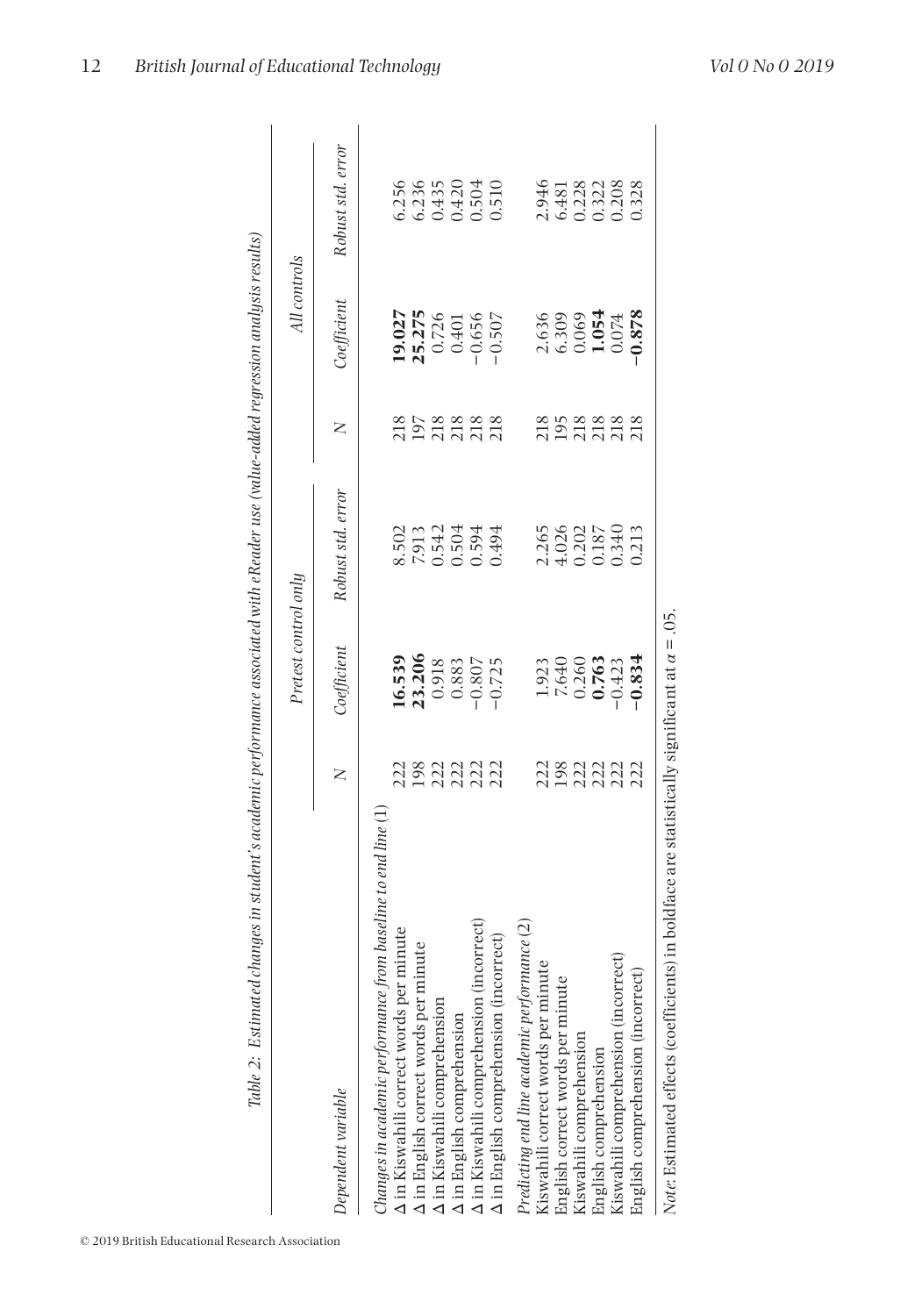## *Challenges to successful technology integration*

Despite promising shifts in students' educational experiences in classrooms with eReaders, several barriers to effective integration limited the extent to which the full potential of eReader use was realized. One of the most pressing concerns raised by teachers was limited to access electricity and related challenges keeping tablets charged. Some, but not all schools, reported access to a generator. Teachers from other schools traveled long distances to charge the tablets at one of the other schools or charged the tablets at their personal residences. While the Kenyan government continues to support rural electrification efforts, further investments in the basic infrastructure and the equitable distribution of tablets across all schools will be needed to reduce between-school disparities in tablet access.

In addition, charging issues constraining the number of tablets available on a given day, we only observed a one-to-one student to the tablet ratio in 32 percent of the classroom sessions. This limited the ability of students to take full advantage of features that facilitated personalized learning, such as adjusting the font size to improve the readability, working at one's own pace and taking the tablet home. At the same time, we observed that the device sharing could facilitate peer-topeer learning and collaboration, indicating that a one-to-one ratio was not a *necessary* condition for learning with the tablets. In fact, Haßler, Major, and Hennessy (2016) suggest that with the high relative advantage tablets provide many low-resource settings, targeting a one-to-one student to the device ratio may not be the best use of limited resources. Instead, the same funds may be better used to enhance the professional development for teachers on device use and integration (Haßler *et al.*, 2016). Indeed, it would have been advantageous to offer more professional training to the rural Kenya teachers on how to leverage tablets for multiple learners working on a single device. The increased use of peer-to-peer learning and collaboration marked one of the most notable deviations from teacher-directed, lecture-based instruction observed in most classrooms. The resulting opportunities for the student's agency represent a partial redesign of instructional processes in a manner that began to transform relational dynamics and academic expectations in the classroom.

Beyond the opportunities for peer collaboration facilitated through device sharing, the introduction of eReaders was not combined with concerted efforts to assist teachers in transforming instructional practices to be more student-centered. Regardless of the eReader access, most lessons still consisted of teachers copying notes onto the board, teachers lecturing about the notes and students copying the notes or practice questions into their exercise books. It was relatively rare to observe teachers engaging with students (or interacting with the tablets) in a manner that invited student's dialogue. Reflecting cultural norms, teacher's seldom asked students to demonstrate their understanding of the skills being taught until the very end of the lesson (on their homework, checked by teachers after the class). The general lack of (SAMR) transformative practice using the tablets highlights the importance of pedagogical as well as technological knowledge, per TPK intersection (Mishra & Koehler, 2006). This reflects not only a human (instructional) capacity limitation but also the challenge of transforming and reimaging pedagogical practices in any institutional setting—regardless of the tools available—when doing so runs counter to cultural norms and practices. This excerpt from a classroom observation vignette is illustrative of typical pedagogical practice:

The teacher reviewed the previous lesson and then clearly stated that the heading students should be on for the new subtopic and walked around to make sure students were there. Most of the rest of the lesson consisted of the teacher walking through the topic and lecturing with his paraphrases from eReader notes and then asking students to tell him answers to questions he asks using the eReaders. Some students who struggle with English have a hard time following because they are not given time to read.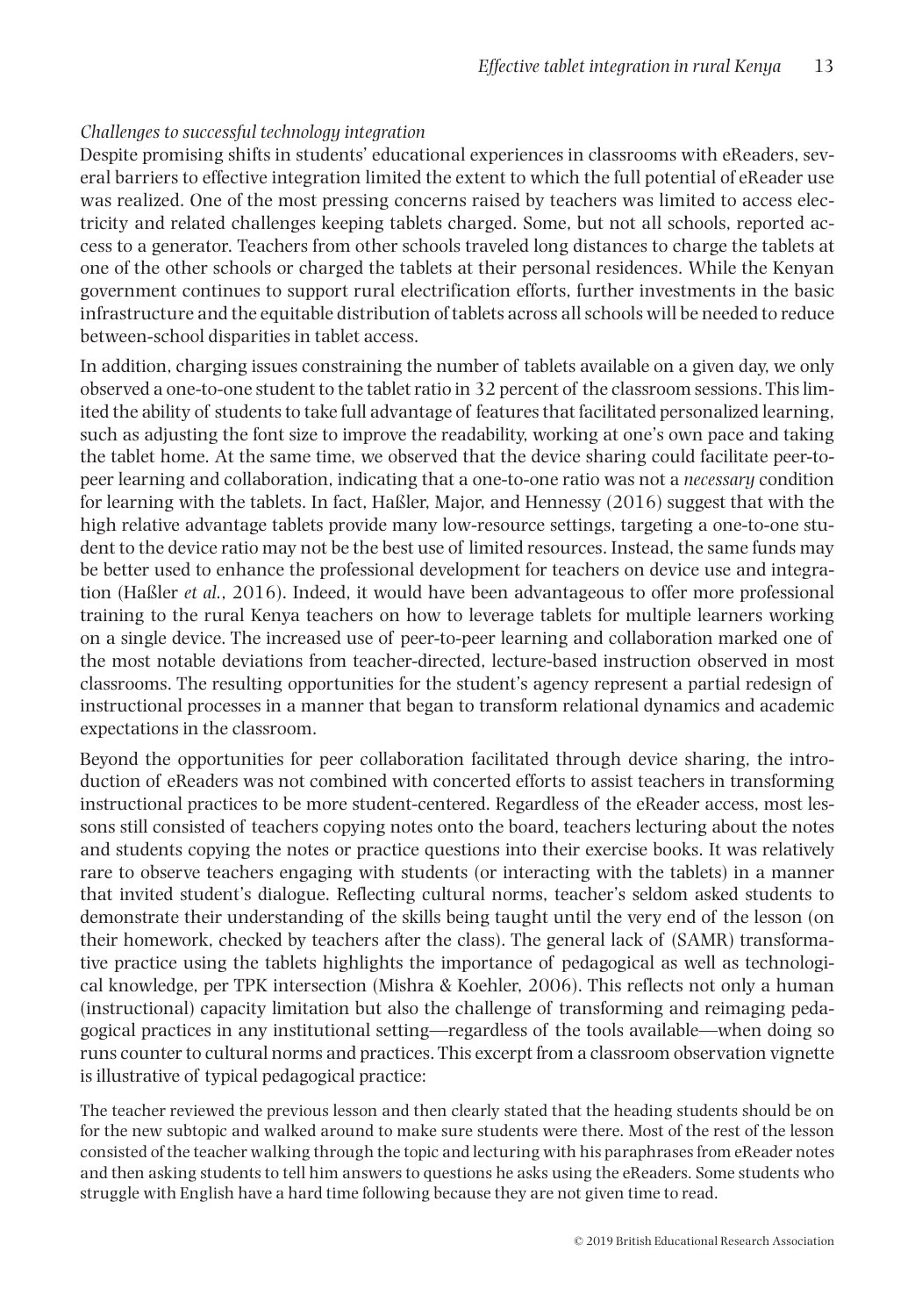The above excerpt also points to the lack of accommodation for students at different levels of learning. Further, due to overall high student–teacher ratios, many teachers relied on student's technology expertise to resolve technical issues, resulting in differential access to the reading material. In the absence of options to provide accommodations on the eReaders, teachers often excluded students experiencing academic challenges (or "slow learners" as teachers described them). Teachers reported that "slow-learners" experienced more difficulties using the eReaders. One teacher specifically stated, "We don't have enough time in a lesson to help every pupil access (the eReader), so slow learners cannot use eReaders during lessons. If you go one by one to teach them how to open a page, the lesson will be over*.*" The respect accorded to teachers as givers of knowledge and the belief that students were responsible for their own learning in the instructional settings limited the tablet access of students classified as "slow learners." In this way, the tablet use may have exacerbated, or at the very least replicated, existing the stratification based on the ability.

While some teachers made the effort to support every student in using the eReaders, this was not the case in all classrooms. Some teachers paired student's struggling with the eReaders with students perceived as higher performing. This type of pairing provided learning opportunities for both the student providing and the student's receiving supports. In addition, a few teachers mentioned that tutorials or reading clubs were designed to support students who struggled both in reading and with the eReader manipulation; however, observations at the schools revealed that only one school held reading club meetings regularly. Greater support and ongoing professional development for teachers in these and similar programs might have facilitated greater tablet access for students with lower reading levels and technical competencies.

# **Research and policy implications**

Findings demonstrating enhanced learning opportunities and more engaging educational experiences represent preliminary but promising evidence of the potential for eReaders to increase student's literacy and academic performance in contexts such as rural Kenya. At the same time, challenges in implementation across settings that are exacerbated in low-resource contexts suggest that the success of technology integration in transforming student's learning is contingent on responsiveness to local capacity needs (eg, infrastructure), support for transforming pedagogical practice with technology and cultural factors that shape teacher–student interactions around eReaders (Cuban, Kirkpatrick, & Peck, 2001; Rogers, 2003). Specifically, the importance of cultural norms and practices should not be underestimated when anticipating the extent to which the tablet use may be leveraged to transform, rather than merely enhance, current instructional practices. Our research also highlighted several policy levers and school-based strategies likely to improve equitable access to quality learning experiences considering persistent infrastructure challenges within this and other similar contexts.

Developing and implementing a successful educational technology initiative requires an ongoing administrative commitment to support and leverage resources, including a base level of infrastructure (eg, a consistent power source), access to general technical knowledge and professional development for pedagogical practice. In low resource contexts such as rural Kenya, this may require external support such as that provided by the LCA in this study. School leadership often also plays a role in supporting the development and success of supplemental programs, such as tutorials and reading clubs that may increase and enhance the use of eReaders. Where reliable Internet access is not available, access to preloaded educational resources may be a feasible alternative for expanding learning opportunities (Wang, 2016). Additionally, the availability of additional devices to support a one-to-one student to the device ratio could promote greater intensity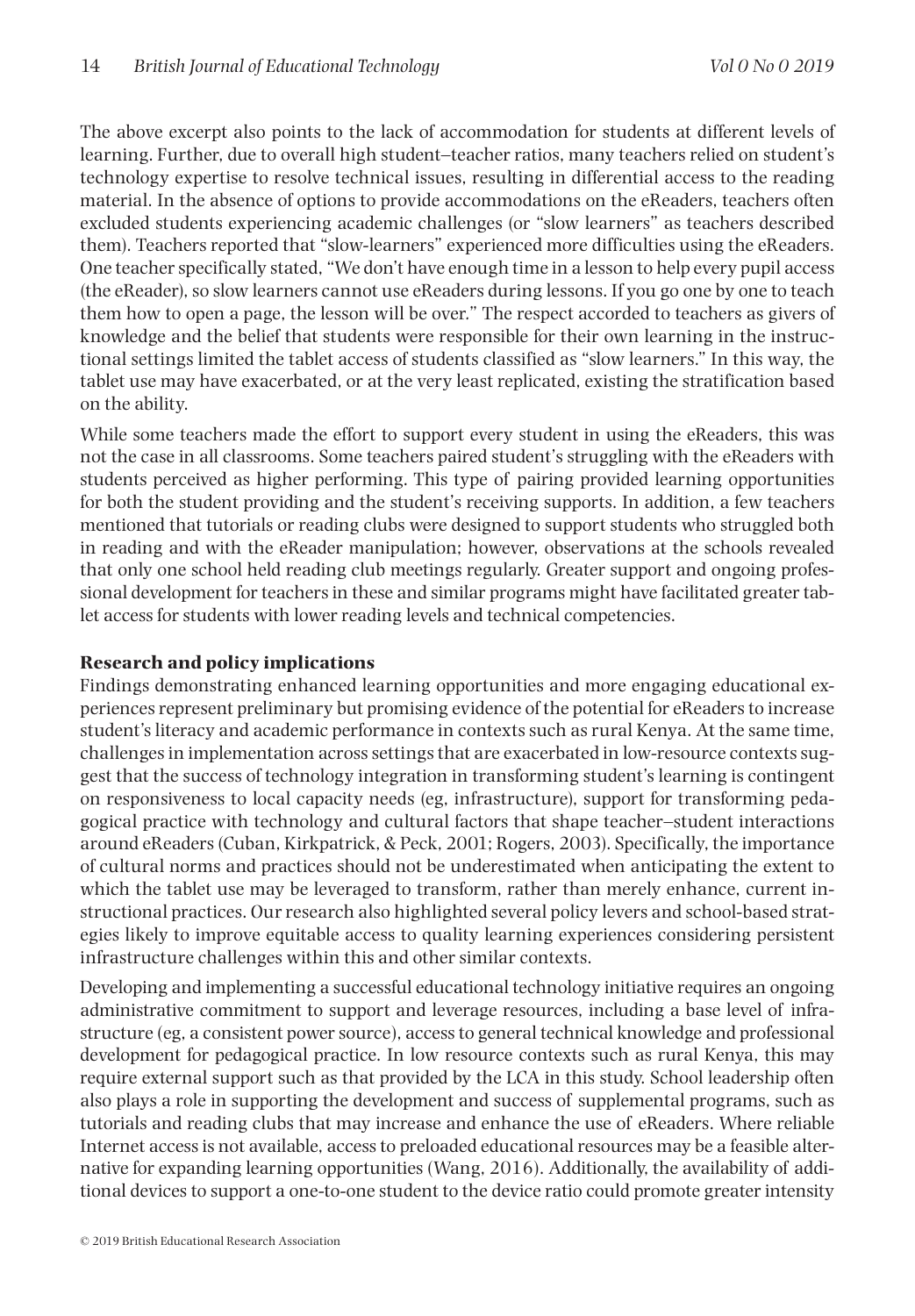of use, as well as opportunities for more personalized and out-of-school learning. However, in settings such as rural Kenya where the relative advantage of devices is high, even when shared, the benefits of reducing the student to the device ratio must be weighed against potential advantages of other investments, such as expanding the professional development on device integration (Haßler *et al.*, 2016). In fact, device sharing can serve as an impetus to begin transforming instructional practices in a manner that embeds students with greater agency through peer-topeer learning and collaboration, in contrast to teacher-directed, lecture-based instruction.

Observations of ICT integration in classrooms also highlighted opportunities for this type of peer-to-peer learning and exchange (both among teachers and students) to improve technical knowledge and pedagogical practice with device use and reduce technical issues. Building shared capacities among teachers may also increase the timeliness to support for ICT integration, which, in combination with ongoing professional development, is critical to ensure both quantity and quality of instructional time. This also has implications for classroom management, student's engagement and teacher's availability to support learning, as well as student's academic outcomes (Boschman, McKenney, Pieters, & Voogt, 2016). Recognizing and drawing on students' technical skills in a similar manner can also have the added benefit of encouraging teamwork and fostering student's enthusiasm for technology use (Ciampa, 2014). The advantages of peer learning should be balanced; however, with potential equity concerns, so that the teaching and learning of more technically proficient students is supported as well and not deprioritized in the process.

Across classrooms, equity in access to educational technology and its effective use was a persistent concern, but our research suggests that schools and teachers have levers at hand for better engaging and supporting those in need. Indeed, an important benefit of increased access to educational technology in low-resource settings is the opportunity it affords teachers to allocate more time to work directly with students (Ferrer, Belvis, & Pàmies, 2011). Our work also shows that concerted effort is needed to ensure that this most valuable educational resource, the instructor's attention, is equitability distributed in ways that discourages the emergence of within-classroom tracks with differential access to quality learning experiences, such as some teachers' disregard of "slow learners" in the classroom. In our study, some observed strategies for addressing technical challenges, such as tablet sharing and assigning peers to mentor other students on technology use, could also increase or decrease students' ability to benefit from technology access, depending on the implementation.

Our findings on student's engagement and performance in classrooms where tablets were integrated strengthen the emerging evidence base that suggests with sufficient support and resource allocations, educational technology has the potential to be instrumental in enhancing learning opportunities. This, in turn, can lessen education and digital divides for students in low-resource settings across the globe. However, continued emphasis must be placed on designing, implementing and supporting initiatives in a manner that minimizes barriers to effective use and ensures equitable access across and within classroom settings.

# **Statements on open data, ethics and conflict of interest**

The data used in these analyses are available in a Stata file upon request from the corresponding author, Carolyn Heinrich: [carolyn.j.heinrich@vanderbilt.edu.](mailto:carolyn.j.heinrich@vanderbilt.edu)

This study was reviewed and approved by the Vanderbilt University IRB, protocol # 162045 "Lwala e-Reader Evaluation."

There was no conflict of interest in conducting the research presented in this manuscript.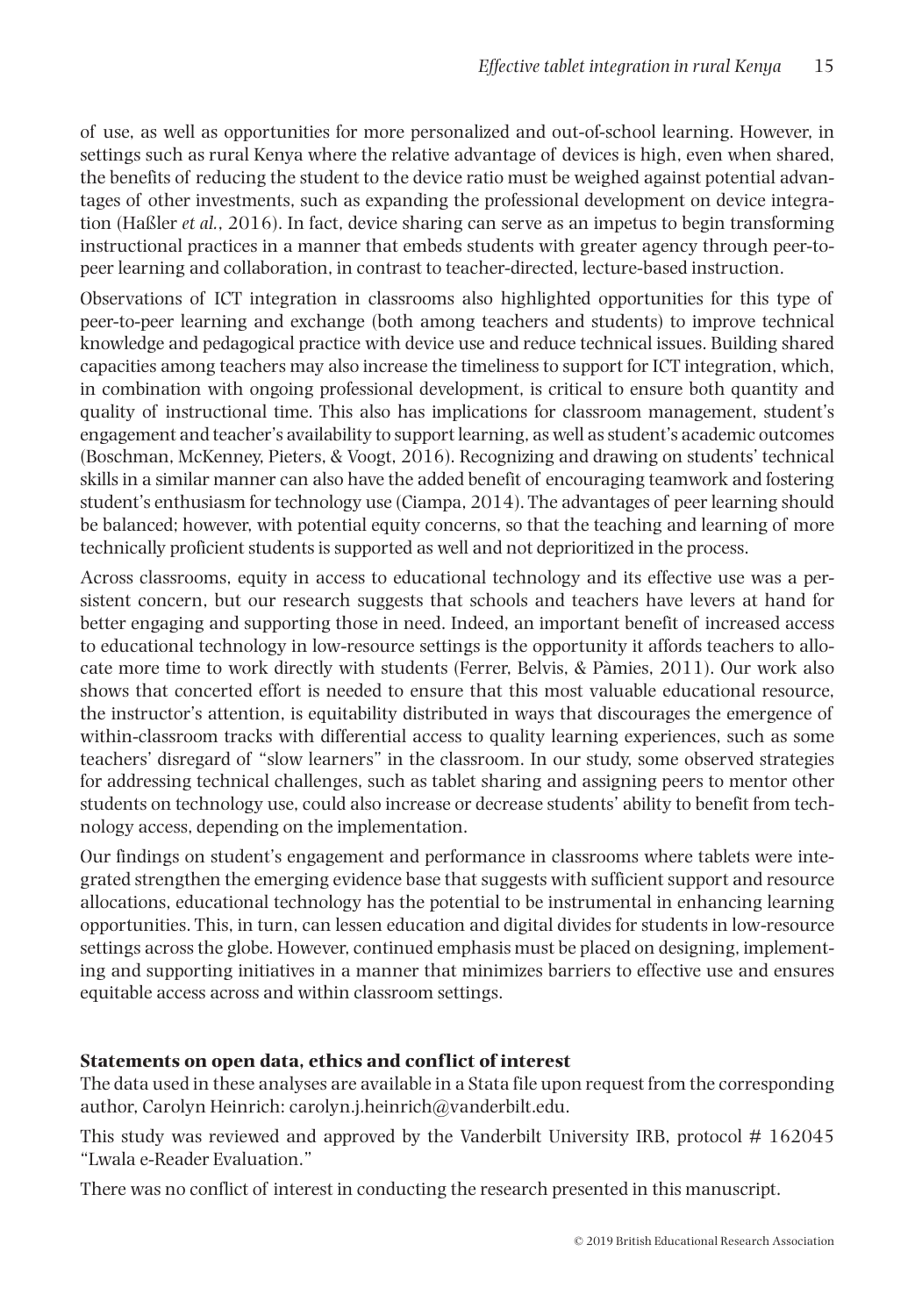#### **Acknowledgements**

We thank Mr. Jaime Davila and Vanderbilt University for financial support of this research. We also thank the school principals and teachers in Dallas Independent School District and in North Kamagambo, Kenya who opened their classrooms to observation by the research team and participated in interviews. We also greatly appreciate the Jiv Daya Foundation and the Lwala Community Alliance (LCA) for their partnership in this research effort, including the support provided by staff in data collection and other contributions to the research: Esmeralda Garcia-Galvan, Christi Kirshbaum and Christopher J. Ryan, and LCA staff Staci Sutermaster, Joseph Starnes and Liz Chamberlain.

# **References**

- Boschman, F., McKenney, S., Pieters, J., & Voogt, J. (2016). Exploring the role of content knowledge in teacher design conversations. *Journal of Computer Assisted Learning*, *32*(2), 157–169. [https://doi.](https://doi.org/10.1111/jcal.12124) [org/10.1111/jcal.12124](https://doi.org/10.1111/jcal.12124)
- Buabeng-Andoh, C. (2012). Factors influencing teachers' adoption and integration of information and communication technology into teaching: A review of the literature. *International Journal of Education and Development using Information and Communication Technology*, *8*(1), 136–155.
- Burch, P., Good, A., & Heinrich, C. J. (2016). Improving access to, quality, and the effectiveness of digital instruction in K-12 education. *Educational Evaluation and Policy Analysis*, *38*(1), 65–87. [https://doi.](https://doi.org/10.3102/0162373715592706) [org/10.3102/0162373715592706](https://doi.org/10.3102/0162373715592706)
- Chetty, R., Friedman, J., & Rockoff, J. (2014). Measuring the impacts of teachers I: Evaluating bias in teacher value-added estimates. *American Economic Review*, *104*(9), 2593–2632.
- Ciampa, K. (2014). Learning in a mobile age: an investigation of student motivation. *Journal of Computer Assisted Learning*, *30*(1), 82–96.<https://doi.org/10.1111/jcal.12036>
- Cuban, L., Kirkpatrick, H., & Peck, C. (2001). High access and low use of technologies in high school classrooms: Explaining an apparent paradox. *American Educational Research Journal*, *38*(4), 813–834. [https://](https://doi.org/10.3102/00028312038004813) [doi.org/10.3102/00028312038004813](https://doi.org/10.3102/00028312038004813)
- Darling-Aduana, J., & Heinrich, C. J. (2018). The role of teacher capacity and instructional practice in the integration of educational technology for emergent bilingual students. *Computers & Education*, *126*, 417–432.
- Ferrer, F., Belvís, E., & Pàmies, J. (2011). Tablet PCs, academic results and educational inequalities. *Computers & Education*, *56*(1), 280–288. <https://doi.org/10.1016/j.compedu.2010.07.018>
- Gyamfi, S. A. (2016). Identifying Ghanaian pre-service teachers' readiness for computer use: A Technology Acceptance Model approach. *International Journal of Education and Development using Information and Communication Technology*, *12*(2), 105–122.
- Haßler, B., Major, L., & Hennessy, S. (2016). Tablet use in schools: A critical review of the evidence for learning outcomes. *Journal of Computer Assisted Learning*, *32*(2), 139–156. <https://doi.org/10.1111/jcal.12123>
- Herodotou, C. (2018). Young children and tablets: A systematic review of effects on learning and development. *Journal of Computer Assisted Learning*, *34*, 1–9.
- Hilton, J. T. (2016). A case study of the application of SAMR and TPACK for reflection on technology integration into two social studies classrooms. *The Social Studies*, *107*(2), 68–73.
- Hohlfeld, T. N., Ritzhaupt, A. D., Barron, A. E., & Kemker, K. (2008). Examining the digital divide in K-12 public schools: Four-year trends for supporting ICT literacy in Florida. *Computers & Education*, *51*(4), 1648–1663.
- Mishra, P., & Koehler, M. J. (2006). Technological pedagogical content knowledge: A framework for teacher knowledge. *Teachers College Record*, *108*(6), 1017–1054.
- Mndzebele, N. (2013). Challenges faced by schools when introducing ICT in developing countries. *International Journal of Humanities and Social Science Invention.*, *2*(9), 1–4.
- Nasir, N. S., & Hand, V. M. (2006). Exploring sociocultural perspectives on race, culture, and learning. *Review of Educational Research*, *76*(4), 449–475.